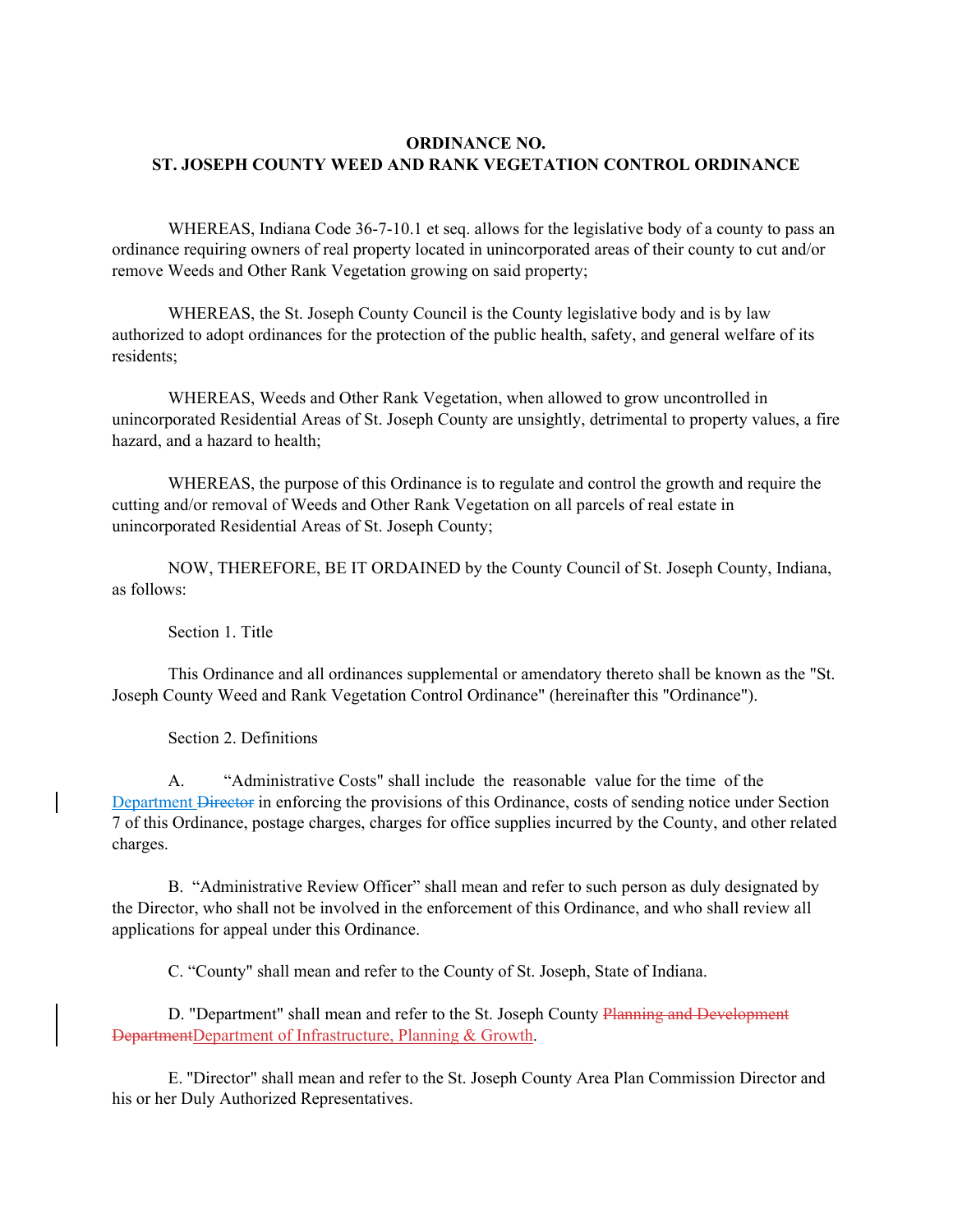F. ''Duly Authorized Representatives" shall mean and refer to staff or other departments designated by the Director.

G. "Removal Costs" shall include the reasonable value of the labor incurred by the County in travel to and from the subject property and in cutting or removing Weeds and Other Rank Vegetation, reasonable charges for the equipment used, repair costs for damage to equipment used, mileage costs incurred in driving to and from the subject property, disposal costs, administrative expenses including the reasonable value of time spent in scheduling and dispatching personnel to perform removal, and other related expenses incurred in cutting or removing Weeds and Other Rank Vegetation.

H. "Residential Area" shall mean and refer to any parcel of real estate, used or intended to be used for residential purposes, whether platted or unplatted, whether zoned residential or otherwise, which does not exceed two (2) acres in size.

- I. I. "Weeds and Other Rank Vegetation" shall mean unmaintained and non-cultivated grasses, forbs, vines, and shrubs refer to any and all plant life exceeding a height of nine (9) inches located in the minimum front yard or in the buildable area of a lot located between the front line of the primary building and the minimum front yard. For the purpose of this ordinance, the following are not to be considered weed or other rank vegetation:
	- a. Landscaped aAreas and gardens containing trees, ornamental grasses, native grasses, flowers, wildflowers, of maintained landscaping which have been planted or cultivated by the owner or occupant of the property;
	- b. aAgricultural and food crops; bushes and shrubberies exceeding a height of nine (9) inches are not to be considered Weeds and Other Rank Vegetation. unless they constitute an extreme deviation from the aesthetic appearance of the surrounding neighborhood.
	- c. Filter or buffer strips within riparian zones and edges of ponds or lakes within thirty (30) feet of the water's edge;
	- d. Vegetation within a wetland recognized by the US Fish and Wildlife National Wetlands Inventory; shall not be considered Weeds and Other Rank Vegetation.
	- e. Rain gardens, pollinators, and other cultivated native plant gardens;
	- f. Naturalized wooded areas.

J. "Zoning Administrator" shall mean and refer to the St. Joseph County Zoning Administrator and his or her Duly Authorized Representatives.

Section 3. Administration and Enforcement

The Department shall be the executive department that is authorized to administer the terms and provisions of this Ordinance. The Zoning Administrator shall enforce the terms and provisions of this Ordinance. The Department and the Zoning Administrator are hereby granted all powers reasonable and necessary for the performance of their responsibilities under this Ordinance.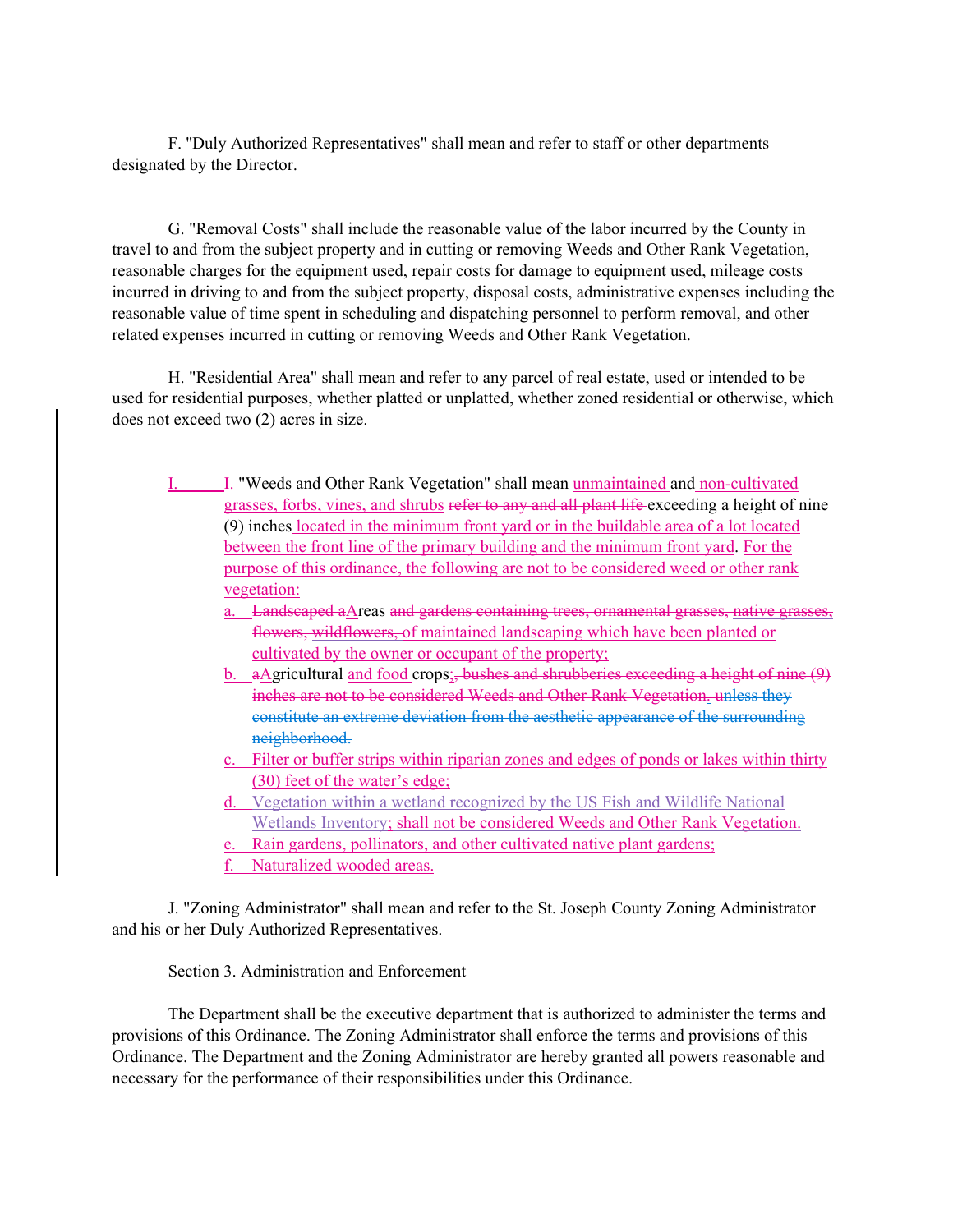#### Section 4. Enforcement Discretion

The Department shall have all rights and authorities as are provided under Indiana Code 36-7- 10.1 et seq. as the executive department authorized to administer and enforce this Ordinance. It is hereby acknowledged, understood, and declared by the St. Joseph County Council that the Zoning Administrator is required to exercise and is vested with the authority to exercise his or her discretion and judgment in order to protect and preserve the public health, safety, and general welfare of the citizens of St. Joseph County, Indiana in administering and enforcing this Ordinance. The authority of the Zoning Administrator to issue or revoke, or fail or refuse to issue or revoke any notice, approval, order, or similar action under this Ordinance is hereby declared to be discretionary.

### Section 5. Required Action

It is a violation of this Ordinance to have Weeds and Other Rank Vegetation on parcels of real estate in unincorporated Residential Areas of the County. All landowners of parcels of real estate in unincorporated Residential Areas of the County are hereby required to cut and/or remove from such real estate all Weeds and Other Rank Vegetation growing thereon. If the Zoning Administrator determines that a violation of this Ordinance exists, the Zoning Administrator may take action in accordance with the procedures set forth in this Ordinance to abate or remove any Weeds and Other Rank Vegetation.

# Section 6. Violation Notice

If Weeds and Other Rank Vegetation are found to be growing in violation of the provisions of this Ordinance, the Zoning Administrator shall give written notice to the landowner upon whose property such Weeds and Other Rank Vegetation are growing, identifying the violation and stating that such. landowner is required to cut and/or remove such Weeds and Other Rank Vegetation growing on such property. The notice shall also state the office information of the Zoning Administrator. The landowner shall have ten (10) business days from the date of service of such notice to abate the violation on such property or to contact the Department to propose a plan of action and expected timeline for Department staff approval, which approval shall not be unreasonably withheld. Such Notice shall refer to this Ordinance and shall also state that, if such landowner does not comply with the requirements of such Notice, the Department may cause such Weeds and Other Rank Vegetation to be cut and/or removed and that the Removal Costs thereof incurred by the County, plus any Administrative Costs, shall be paid by the landowner. Such Notice shall further state that if the landowner fails to pay the Removal Costs for subject Weeds and Other Rank Vegetation, plus any Administrative Costs, within ten (10) business days after the Zoning Administrator serves the landowner with an invoice of the Removal Costs thereof, plus Administrative Costs, the amount claimed shall be placed on the tax duplicate against such property affected by the work, and the amount shall be collected as delinquent taxes are collected.

Prior to the sending of official notice under this Section 6 for properties which have been identified for the first time as containing Weeds and Other Rank Vegetation, the Department may place a hangtag on the door of the property where Weeds and Other Rank Vegetation have been identified, to notify the landowner of the existence of a possible violation of this Ordinance. This hangtag notice shall not be considered the "Violation Notice" as described above and shall be merely informational to the landowner. For further enforcement, the Department must proceed to issue the Violation Notice as described above.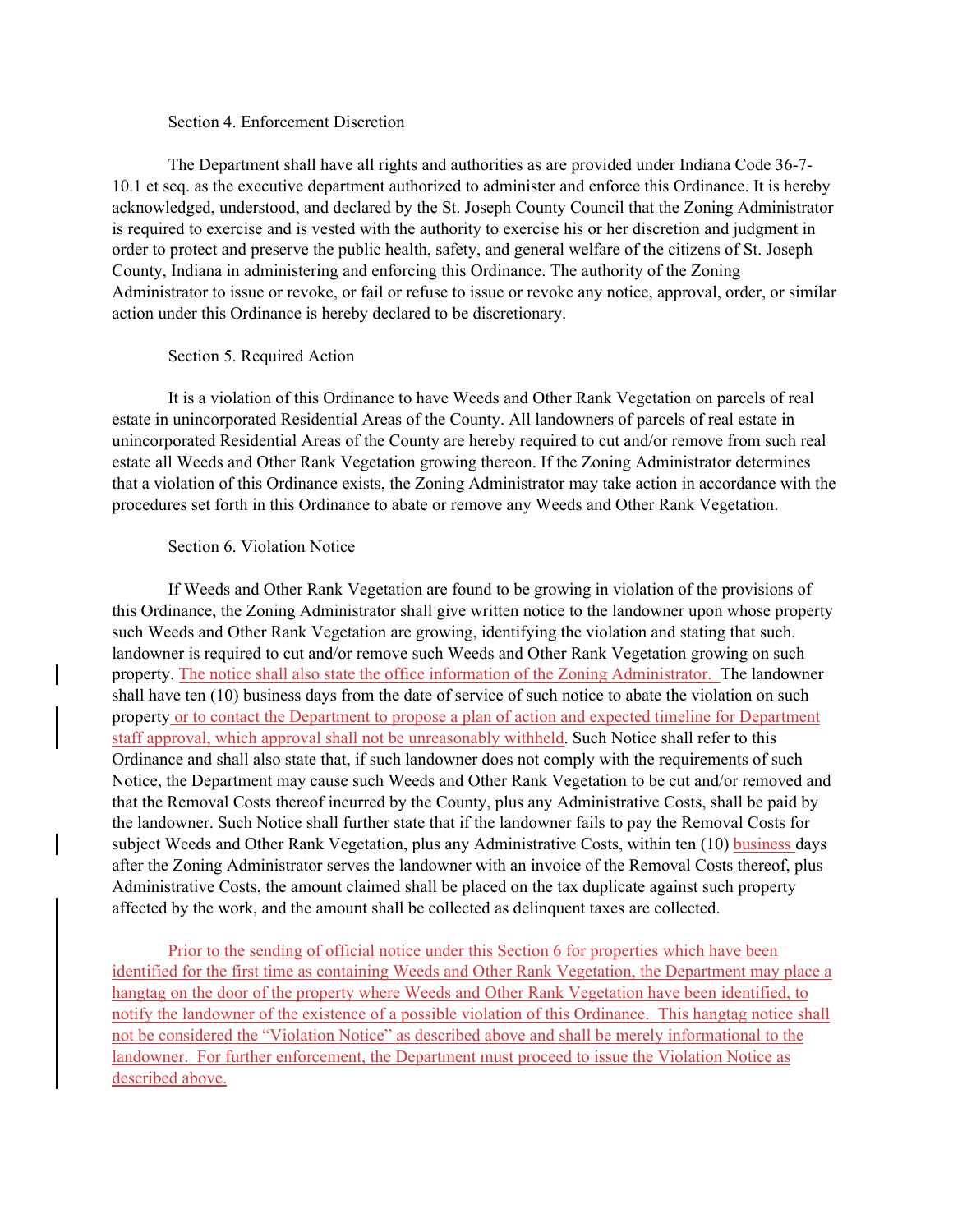### Section 7. Service of Notice

The notices required to be given under Section 6 Section 11 of this Ordinance shall be adequate if given to the landowner of the property in person or sent by Certified U.S. mail, return receipt requested, postage prepaid, to the landowner at the address as listed on the real estate records of the St. Joseph County Auditor's office, or as otherwise provided in I.C. 1-1-7-1, I.C. 36-7-10.1, or other applicable Indiana law. Date of service shall be the date of delivery if given in person or the date of mailing if given by Certified U.S. mail, postage prepaid.

## Section 8. Cutting and Removal by County

If the landowner has been notified under the provisions of Section 6 and 7 of this Ordinance but has failed to comply with the requirements of this Ordinance within the time specified or agreed to between the landowner and Department staff, the landowner shall be deemed to have granted permission to the Department and/or its representatives to enter upon the landowner's property for the purpose of causing such Weeds and Other Rank Vegetation to be cut and/or removed.

# Section 9. Continuous Abatement

In the event that the Zoning Administrator gives notice under Section 7 of this Ordinance that a three violations of this Ordinance haves occurred, the Zoning Administrator may post at the subject property at the time of the third abatement a continuous abatement notice. Such continuous abatement notice shall provide notice to the landowner that the Zoning Administrator may abate each subsequent violation of this Ordinance during the same calendar year in which the Zoning Administrator served notice of an initial violation.

Section 10. Appeal

 Any person who receives a Notice issued under Section 6 of this Ordinance, or is cited for a civil penalty for violation of this Ordinance, or receives a statement of costs pursuant to Section 11 of this Ordinance, shall have the right to appeal such Notice, citation, or cost statement to the Administrative Review Officer. Such appeal shall be made in writing, on a form determined by the Director, and must be submitted to the <del>Director</del> current office of the Zoning Administrator, as stated on the violation notice at their office located at  $227$  W. Jefferson Blvd.,  $11^{th}$  Fl., South Bend, IN 46601, within ten (10) business days of the Notice, citation, or cost statement being appealed. The appellant should attach all evidence they believe relevant to their appeal to the appeal form upon submittal, and describe in detail the reason(s) they believe the decision of the enforcing authority should be reversed. The Administrative Review Officer shall review the appellant's appeal and submitted documents, and the file provided by the Zoning Administrator relevant to the appeal. The Administrative Review Officer shall issue their decision in writing within thirty (30) days of receiving the appeal from the Director, upholding, reversing, or modifying the Notice, citation, or cost statement at issue.

 The appellant may appeal the decision of the Administrative Review Officer to the circuit court located in Mishawaka of St. Joseph County, Indiana, in the manner prescribed for appeals pursuant to Ind. Code § 36-1-6-9, and must be brought within sixty (60) days after the date on which the Administrative Review Officer issues their decision.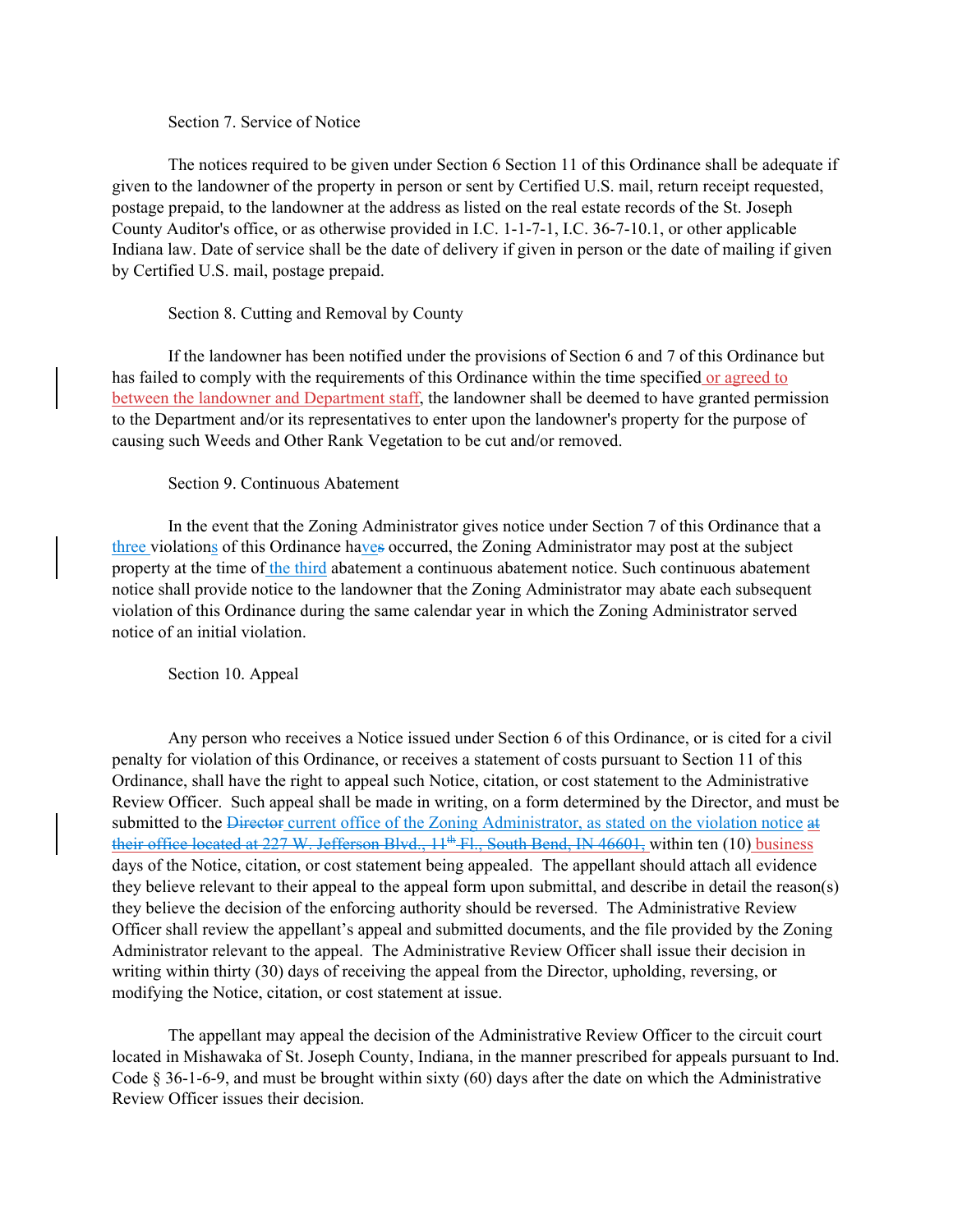While a Notice or citation is in the appeal process, all enforcement actions are stayed. This stay continues until the expiration of ten days after the last opportunity for appeal has expired.

# Section 11. Collection of Costs

In the event the Department is forced to cut and/or remove Weeds and Other Rank Vegetation from property, the Director shall make a certified statement of the County's Removal Costs, plus Administrative Costs incurred by the County for the cutting and/or removal of such Weeds and Other Rank Vegetation under the provisions of Section 8 of this Ordinance. Such statement shall be delivered to the landowner in the same manner as a violation notice under Sections 7 of this Ordinance, and the landowner shall pay such amount to the Department within ten (10) business days after the landowner has been served with the statement. If the landowner fails to pay such amount within ten (10) business days after being served with such statement the Department may collect the bill in any manner available at law. The Director may also certify a copy of such statement, and include in such certification any additional Administrative Costs incurred in the making of such certification, to the St. Joseph County Auditor and the St. Joseph County Auditor shall place the total amount certified on the tax duplicate of the property affected by such work, and such amount, including any accrued interest, shall be collected as delinquent taxes are collected and shall be disbursed to a special non-reverting Weeds and Other Rank Vegetation control fund in St. Joseph County as provided by Indiana Code 36-7-10.1-5, if one has been established by the County; if such a fund has not been established, the funds collected must be deposited in the County general fund.

#### Section 12. Penalty Provisions

A. Repeat Offender Penealty: Fines. Any person found to be in violation of this Ordinance shall be guilty of an ordinance violation and shall be subject to a civil penalty of up to Two Thousand Five Hundred Dollars (\$2,500.00) for each violation. Each day that a violation continues shall constitute a separate violation. Any failure to comply with any of the terms and provisions of this Ordinance shall constitute a violation. The assessment of a civil penalty shall in no way limit the operation of any other enforcement remedies provided elsewhere in this Ordinance.Should any property be subject to more than one abatement under this ordinance, said property shall be subject to a Repeat Offender Penealty as outlined in Appendix: Schedule of Fines and Fees on a cumulative basis. Any penalty collected under this provision shall be applied to any abatement costs incurred under this ordinance.

B. Expenses. The Department may recover reasonable attorney fees, court costs, and other expenses associated with the enforcement of this Ordinance from any person found to be in violation of this Ordinance.

 C. Agreed Order. The Zoning Administrator, in the name of the Department, may enter into an agreed order with the approval of the Director which order may include the payment of a civil penalty and other expenses associated with the enforcement of this Ordinance by the Department.

D. Enforcement of Agreed Order, Fines, Expenses. The Zoning Administrator, in the name of the Department, may file a complaint in the circuit court of St. Joseph County, Indiana located in Mishawaka seeking to enforce the terms of an agreed order, seeking to collect fines assessed, or expenses allowed under this Ordinance.